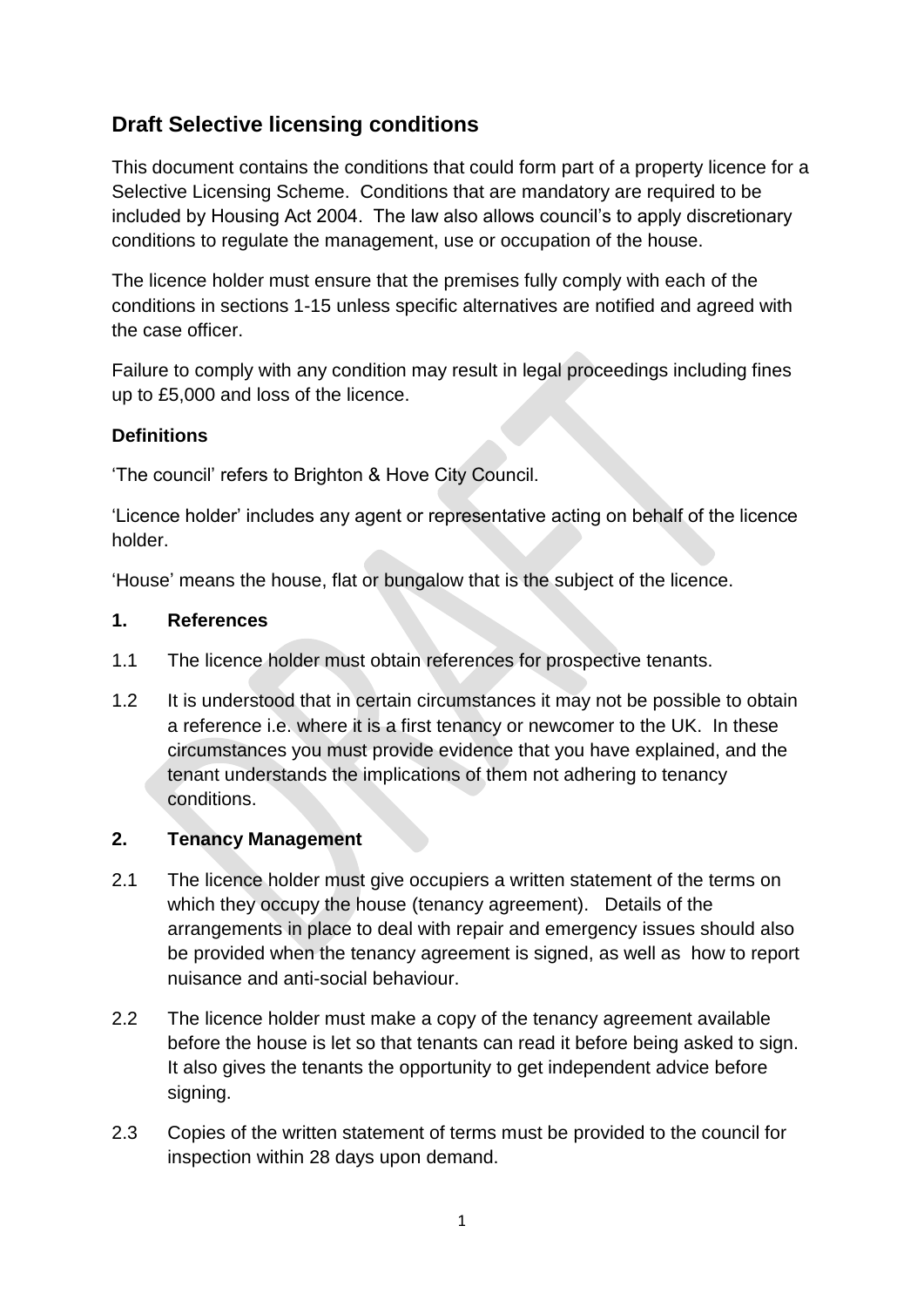### **3. Overcrowding**

- 3.1 The licence holder must not allow anyone to live or stay in the house if it will become overcrowded. The licence will state how many people can live in the house.
- 3.2 Tenants must be informed that they must not allow guests to sleep in their homes, except on an occasional short term basis, if it will exceed the permitted numbers shown on the licence. Short term or occasional e.g. two week period for visiting friends and family.

# **4. Utility supplies**

- 4.1 The licence holder must not unreasonably cause a supply of gas, electricity or water to the house to be interrupted.
- 4.2 The licence holder must ensure that the tenant is able to access and obtain readings of the utility meters (gas, electricity and water, as applicable) for the dwelling at reasonable times during the course of the tenancy and a final reading at the end of the tenancy. The licence holder must supply to the tenant a written document describing the location of the utility meters and access arrangements when the tenancy is signed.

### **5. Gas**

- 5.1 If gas is supplied to the property, the licence holder must obtain a gas safety check annually, carried out by a Gas Safe registered engineer. A copy of the current gas safety certificate must be provided to the council at the time of the licence application and annually thereafter or within 7 days of being demanded by the council. The safety of the gas installation and appliances must be maintained.
- 5.2 The licence holder must ensure that a carbon monoxide alarm is installed in any room in the house which is used wholly or partly as living accommodation and contains a solid fuel burning combustion appliance (This includes halls, landings, bathrooms and lavatories)
- 5.3 The licence holder must ensure that any carbon monoxide alarm installed in any room in the house must be kept in proper working order.
- 5.4 The licence holder must supply the council within 28 days of a request a declaration by him/her as to the condition and positioning of any such carbon monoxide alarm.

#### **6. Fire Safety**

6.1 The licence holder must ensure that smoke alarms are installed in the house. The alarms must be kept in proper working order and a declaration as to their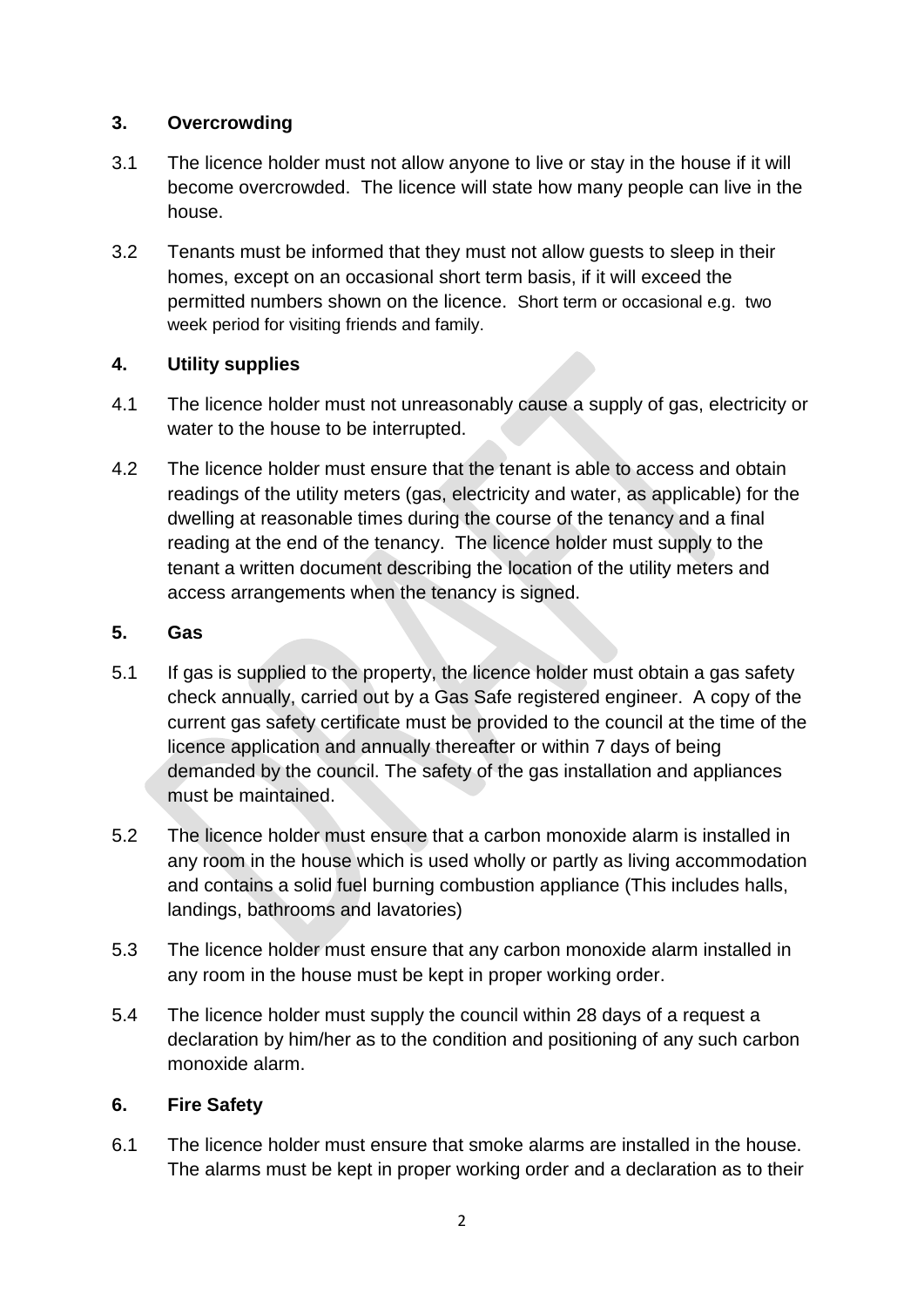condition and position must be provided to the council within 28 days of a demand.

# **7. Electrical Appliances**

- 7.1 The licence holder must ensure that electrical appliances made available in the house by him/her are kept in a safe condition.
- 7.2 Within 7 days of the council's demand, the licence holder mustsupply a declaration as to the safety of the electrical appliances made available by him/her at the house.
- 7.3 The fixed electrical wiring and installations must be certified as safe by an electrician qualified to undertake the test at least every 5 years, unless otherwise indicated on the previous inspection to be sooner, and must be to a 'satisfactory' standard. The licence holder must provide a valid certificate of testing within 3 months from the date the licence is issued.

# **8. Furniture and Furnishings**

8.1 The licence holder must ensure that furniture and furnishings made available by him are in a safe condition and comply with current fire safety legislation. A declaration as to their safety should be made at the time of application and thereafter on demand within 28 days.

# **9. Energy Efficiency**

Energy Performance Certificates (EPC) give information on how to keep the house more energy efficient and reduce carbon dioxide emissions. The licence holder shall ensure that the house has a valid EPC where applicable and that a copy is supplied to the tenant. The licence holder must supply a copy of the EPC to the council within 28 days of demand.

# **10. Property Management**

- 10.1 The licence holder must ensure all reasonable and practical steps are taken to respond to repair and maintenance issues at the house and that any works to deal with repairs are undertaken within a reasonable period of time.
- 10.2 The licence holder must ensure that
	- The house is kept in a good state of repair and free from significant hazards that could affect the health and safety of tenants, occupiers and visitors to the property
	- The house is secure by carrying out any emergency work necessary to protect the security of the house within 24 hours of notification e.g. damage to windows/entrance points to the house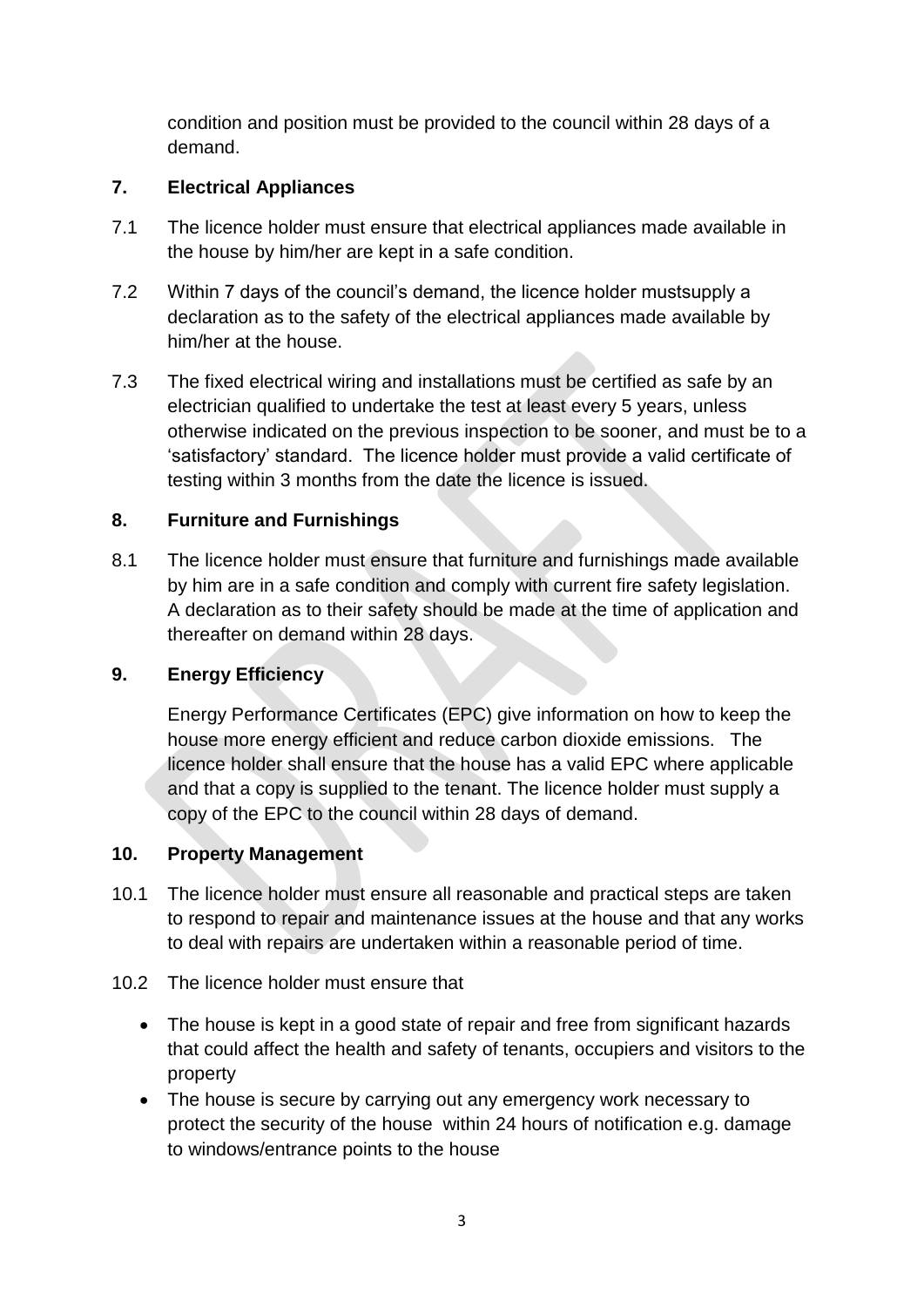- The exterior of the house is maintained in a reasonable decorative order, and in a good state of repair
- The exterior of the house and boundary walls, fences and gates etc are kept free from graffiti
- Gardens, yards and any external areas within the boundary of the house are kept in a reasonably clean and tidy condition and free from rodent infestation.

### **11. Property inspections**

11.1 The licence holder must ensure that inspections of the house are carried out at least every six months to identify any problems relating to the condition and management of the house. The records of such inspections must be kept for the duration of this licence. As a minimum requirement the records must contain a log of who carried out the inspection, date and time of inspection and issues found and actions(s) taken. Copies of these must be provided to the council within 28 days of demand.

#### **12. Waste and Recycling**

- 12.1 The licence holder should give new tenants the following information on waste and recycling in the property. The information should be clearly displayed within the house.
	- The collection days for the refuse and recycling bins for the house
	- Details on what they can and cannot recycle
	- How they can dispose of bulky waste and the penalties for fly tipping
- 12.2 The licence holder should ensure suitable and adequate provision is made available at the start of a tenancy for storage of refuse generated in the house.
- 12.3 The licence holder should ensure that at the end of each tenancy any rubbish or unwanted household goods left behind should be removed and disposed of appropriately before the start of the next tenancy. In particular any rubbish or goods left in the front or back garden or the pavement in front of the property should be immediately removed.

# **13. Anti-Social Behaviour (ASB)**

- 13.1 The licence holder must take reasonable and practical steps to prevent or reduce anti-social behaviour by persons occupying or visiting the house and the use of the premises for illegal purposes. They must:
	- Ensure the tenancy agreement includes provision for dealing with anti-social behaviour
	- Co-operate with the council and Sussex Police in resolving complaints of antisocial behaviour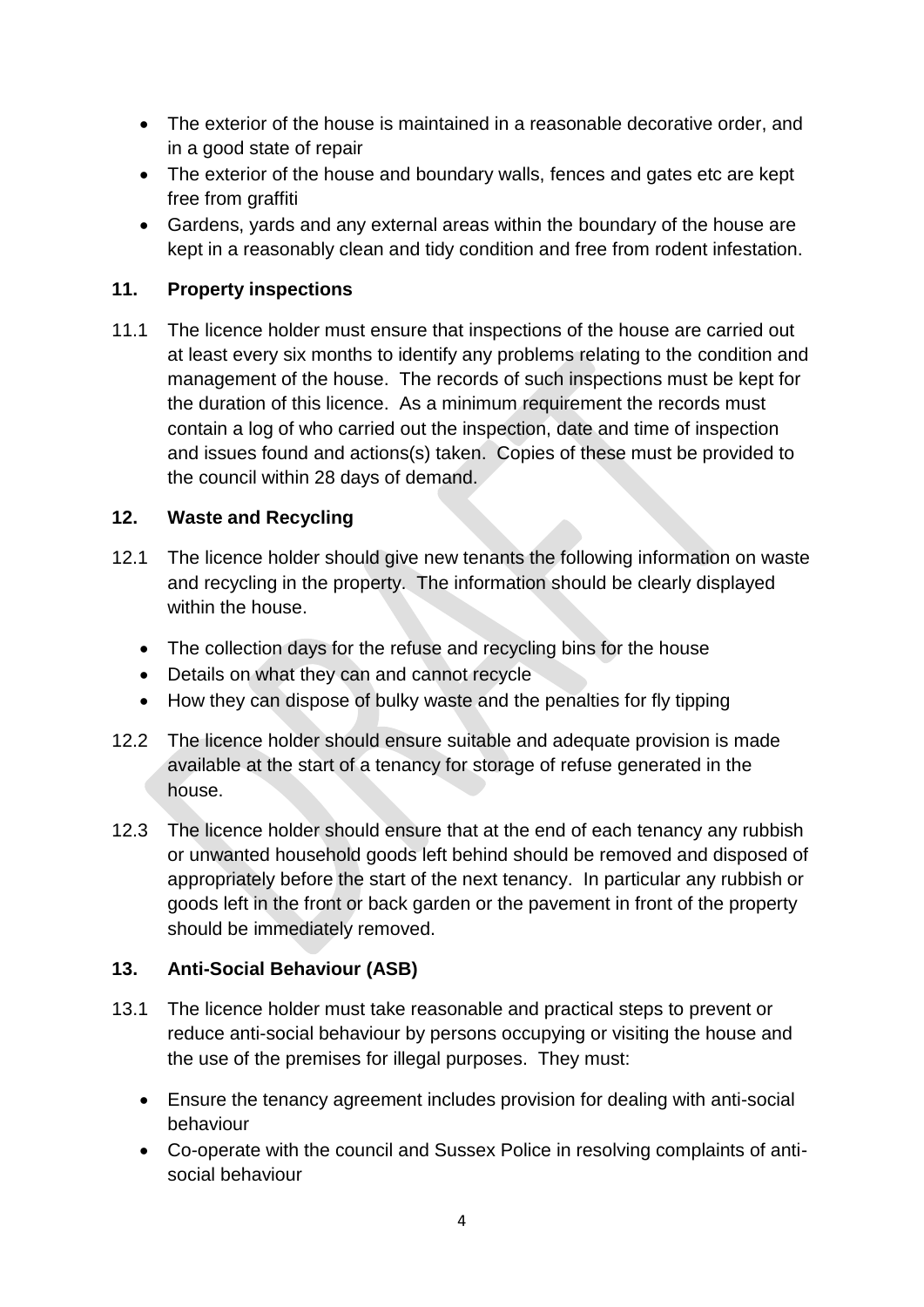- Undertake an investigation of any complaints regarding their tenants and decide on appropriate action in consultation with the Police and council is either organisation is also involved in addressing the complaints. Written records of the investigations will be required
- If a complaint regarding ASB is received or discovered by the licence holder then the tenant must be contacted in writing within 14 days and informed of the allegations of ASB and of the consequences should it continue
- If after 14 days of giving a warning the tenant has failed to adequately to address the ASB so that it is continuing the licence holder must take appropriate formal steps under the tenancy agreement, including where necessary taking legal proceedings to address the ASB, in consultation with the Police and council if either organisation is also involved in addressing the complaints.
- Where the licence holder has reason to believe that the ASB involves serious criminal activity the licence holder must ensure that the police are informed.

Further information on dealing with anti-social behaviour can be given by the council's Community Safety Team (email [communitysafety.casework@brighton](mailto:communitysafety.casework@brighton-hove.gov.uk)[hove.gov.uk](mailto:communitysafety.casework@brighton-hove.gov.uk) or 01273 292735) whilst the council's Housing Options Team [\(housing.advice@brighton-hove.gov.uk](mailto:housing.advice@brighton-hove.gov.uk) or 01273 294400) can provide help and advice about tenancy issues.

#### **14. Notification of changes**

- 14.1 The licence holder must inform the Private Sector Housing Team directly, in writing or by email of the following within 28 days of the change occurring
	- Any change in the ownership or management of the property
	- Any change in address, email or telephone number for the licence holder and/or agent
	- Any change to their or the manager's circumstances which could affect their fit and proper person status
- 14.2 The licence holder must advise the council's Private Sector Housing Team directly, in writing or by email of any changes in the construction, layout, fire precautions or amenity provision of the house that would affect the licence or licence conditions at least 28 days before starting work.
- 14.3 The address of the licence holder given on their application form (or a subsequent address provided by the licence holder) will be used as the address for the service of any letter, notice or other document between the council's Private Sector Housing Team and the licence holder.